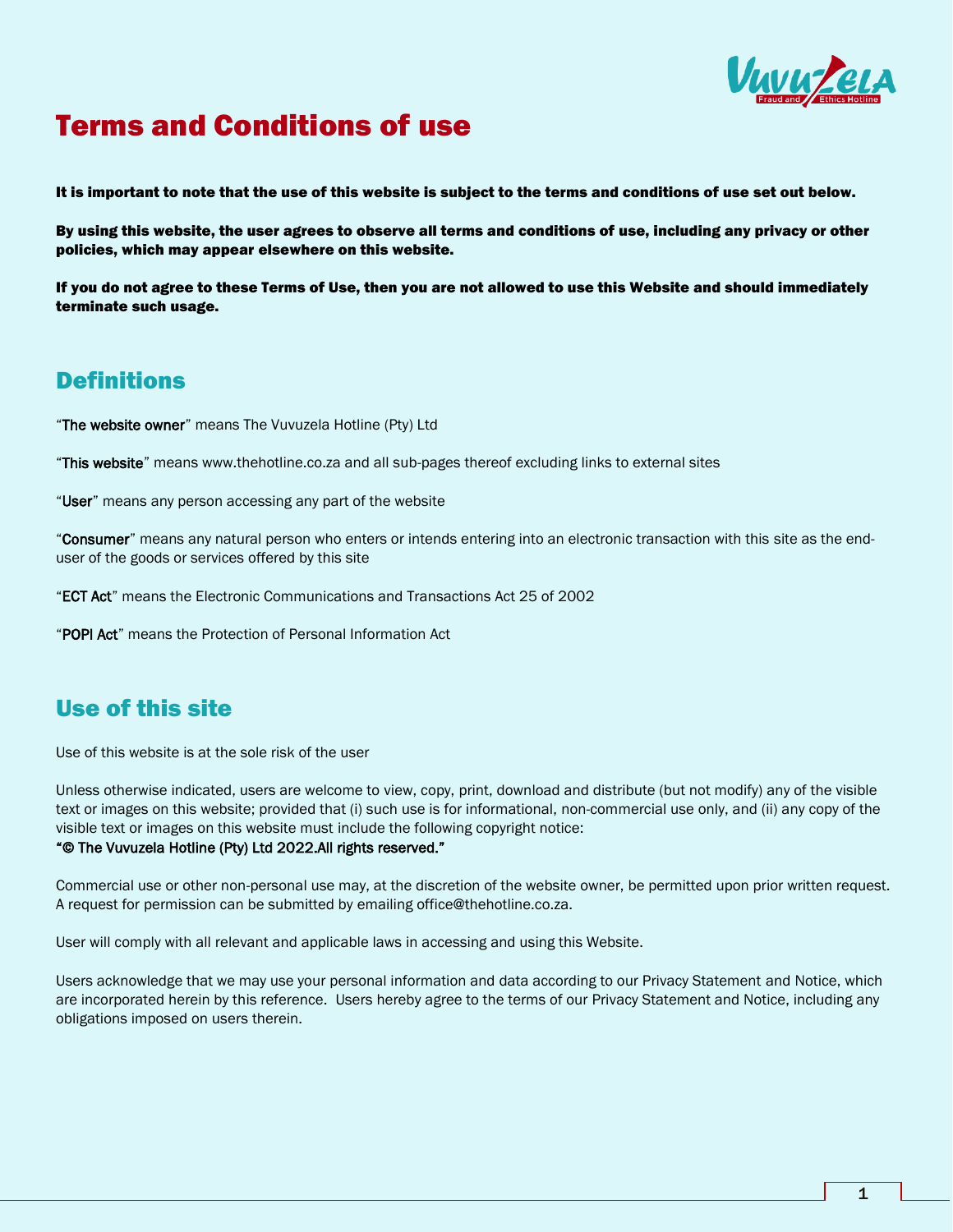

### Contact information

Please submit any query in respect of these Terms and Conditions or the use of this website to us in any of the following ways: Website owner: The Vuvuzela Hotline (Pty) Ltd Company Number: 2005/020883/07



Should a consumer wish to lodge a complaint to the effect that this site does not comply with Chapter 7 of the ECT Act, such complaint can be directed to the Consumer Affairs Committee, care of the Department of Trade and Industry.

#### No offer

Users should regard nothing contained in this website as an offer but merely as an invitation to do business.

#### Time of manner of contracting

Transactions are concluded only through the means listed in the website – the mere sending of data messages shall not necessarily bind the website owner to any agreement.

No binding agreements are entered into with users solely through the use of this website. A binding contract will only be entered into once the website owner has confirmed agreement as to the order, total cost including shipping and payment terms.

### Disclaimers and Limitations of Liability

Subject to the consumer protection provisions contained in section 43 of the electronic communications and transactions act 25 of 2002. This entire website, including but not limited to text, technology, images, links, downloads and coding is provided "as is" and "as available". The website owner makes no representations or warranties. express or implied, including but not limited to warranties as to the correctness or suitability of either the website or the information contained in it, including pictorial representations.

Subject to the consumer protection provisions contained in section 43 of the Electronic Communications and Transactions Act 25 of 2002, the website owner disclaims all responsibility or liability for any damages, including but not limited to direct, economic, consequential loss or loss of profits, resulting from the use of this website in any manner, or from the use or inability to use any product or service acquired through this website.

It is the exclusive responsibility of the user to ascertain that any service offered from or through this website meets the user's requirements and is compatible with the user's hardware and/or software configuration.

Any information or expressions of opinion found on this website should not be regarded as professional advice or opinions and users should, where relevant, consult professional advice before acting on the information and/or opinions set out in this website.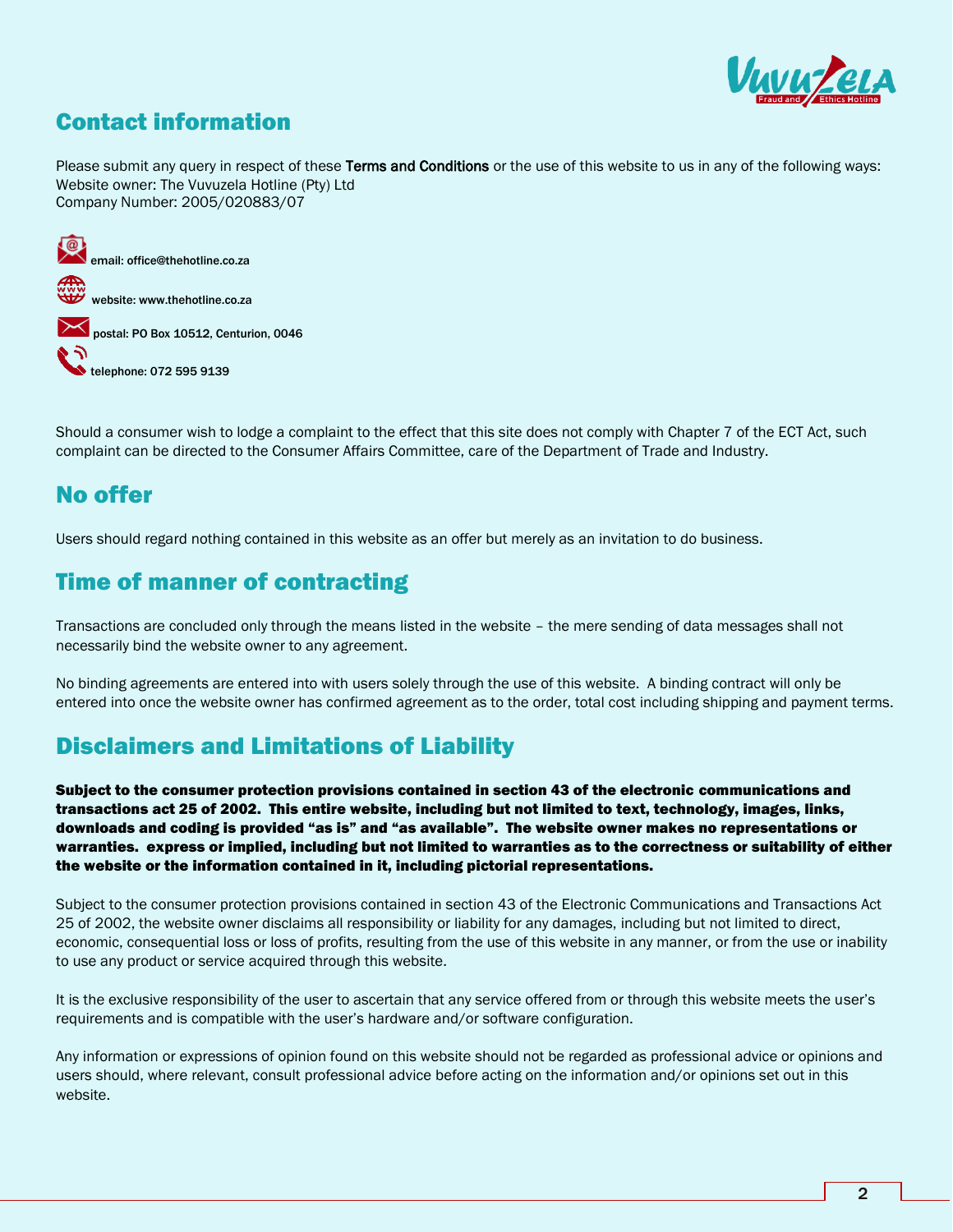

#### **Security**

While the website owner takes all reasonable security precautions, no liability will lie for damage caused by the malicious use of this site or by destructive data or code that is passed on to the user through the use of this website.

User's use of this website is at the users own risk and users assume full responsibility and risk of loss resulting from usage, including, without limitation, with respect to loss of service or data. We will not be liable for any direct, indirect, special, incidental, consequential, or punitive damages or any other damages whatsoever, whether in an action of contract, statute, tort (including, without limitation, negligence), or otherwise, relating to or arising out of the use of this website, even if we knew, or should have known, of the possibility of such damages.

The website owner will pursue prosecution of and compensation from any person that delivers or attempts to deliver any destructive code to this website or attempts to gain unauthorized access to any page on this website.

#### Copyright and Intellectual Property protection

Copyright in all information, images, source codes, trademarks, hyperlinks and other original material, of whatever nature, contained in this website and which is not attributed to a third party, is held by The Vuvuzela Hotline (Pty) Ltd under domestic and international law and treaty. The website owner expressly asserts and reserves all its rights in this regard.

### Hyperlinks, deep links, advertising, framing

The express permission in writing of the website owner is required before any hyperlink other than to the Home Page of this website is created. Permission, if granted, will be subject to the condition that the party linking to this site alerts users to the application of these terms and conditions.

Requests for permission can be mailed to office@thehotline.co.za.

Permission to link to this website is given without assumption of any liability. The website owner reserves the right to withdraw permission granted to link to this website at any time and for any reason.

Hyperlinks and/or advertisements contained on this website and directed towards other websites or users are provided without any warranties or endorsements as to the legality, content, suitability, accuracy or security of the site linked to, and the website owner shall not be held liable, either directly or indirectly, for the content, use or inability to use or access any hyperlink or advertisement. This website in no manner controls or edits the content of sites or pages linked to.

## Use of the sites or pages linked to is accordingly exclusively at the risk of the user

The express permission in writing of the website owner, which may be subject to conditions, is required before this site, any of its pages and/or any of the information contained on the site is framed. Requests for permission can be mailed to office@thehotline.co.za

#### What law governs this Agreement?

The user hereby agrees that the law applicable to these terms and conditions of use (including the inability to use this website and its privacy policy), its interpretation and any matter of litigation arising from it will be the law of South Africa.